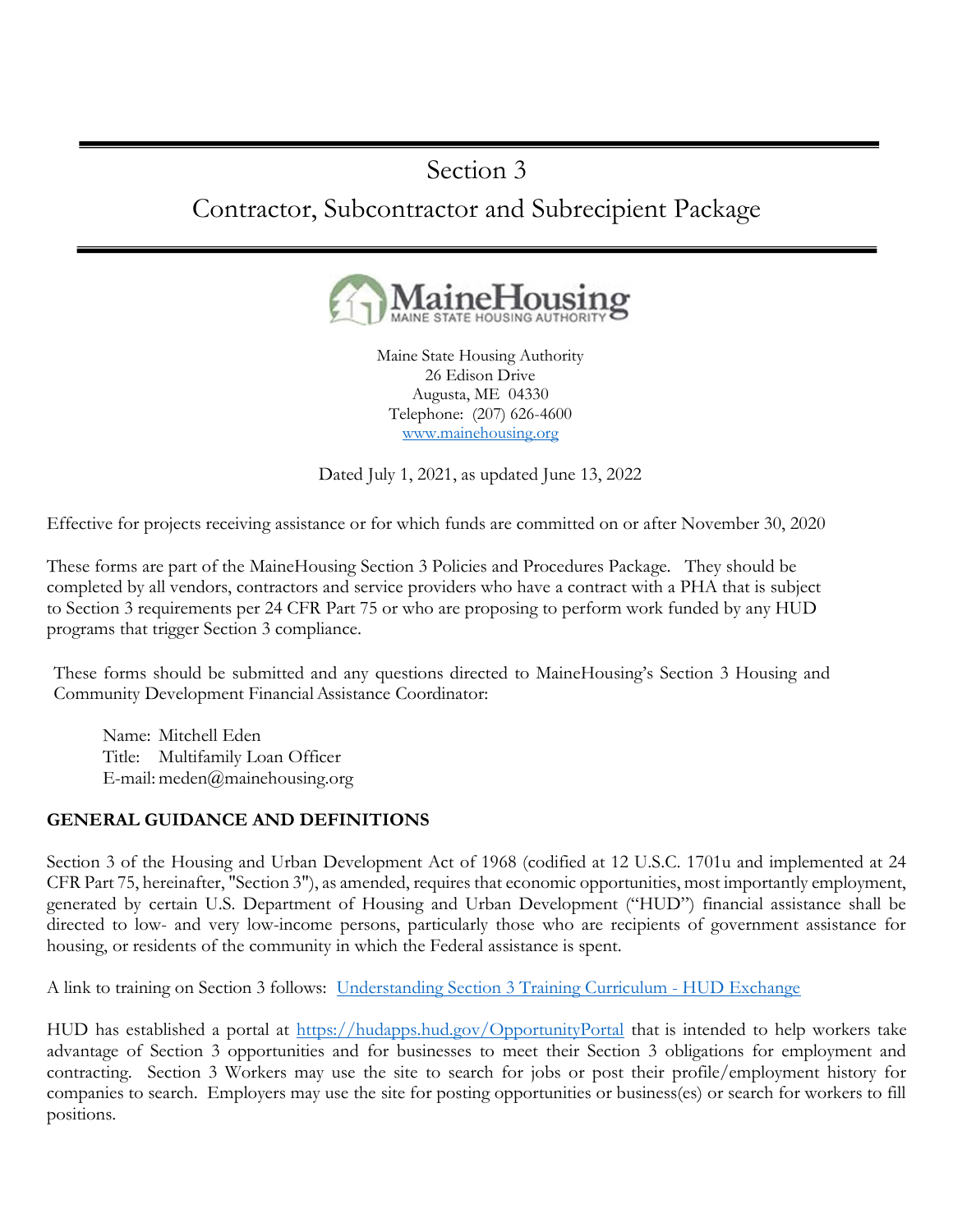Definitions of key terms:

#### Section 3 worker means:

(1) Any worker who currently fits or when hired within the past five years (time period only goes back to the 24 CFR 75 effective date of 11-30-2020) fit at least one of the following categories, as documented:

(i) The worker's income for the previous or annualized calendar year is below the income limit established by HUD.

(ii) The worker is employed by a Section 3 business concern.

(iii) The worker is a YouthBuild participant.

(2) The status of a Section 3 worker shall not be negatively affected by a prior arrest or conviction.

(3) Nothing in this part shall be construed to require the employment of someone who meets this definition of a Section 3 worker. Section 3 workers are not exempt from meeting the qualifications of the position to be filled.

#### Targeted Section 3 worker means:

A Targeted Section 3 worker for housing and community development financial assistance means a Section 3 worker who is:

(1) A worker employed by a Section 3 business concern; or

(2) A worker who currently fits or when hired five years (time period only goes back to the 24 CFR 75 effective date of 11-30-2020) fit at least one of the following categories, as documented within the past five years:

(i) Living within the service area or the neighborhood of the project, as defined in  $\sqrt{75.5}$ ; or

(ii) A YouthBuild participant.

#### Section 3 business concern means:

(1) A business concern meeting at least one of the following criteria, documented within the last six- month period:

(i) It is at least 51 percent owned and controlled by low- or very low-income persons;

(ii) Over 75 percent of the labor hours performed for the business over the prior three-month period are performed by Section 3 workers; or

(iii) It is a business at least 51 percent owned and controlled by current public housing residents or residents who currently live in Section 8-assisted housing.

(2) The status of a Section 3 business concern shall not be negatively affected by a prior arrest or conviction of its owner(s) or employees.

Nothing in this part shall be construed to require the contracting or subcontracting of a Section 3 business concern. Section 3 business concerns are not exempt from meeting the specifications of the contract.

YouthBuild programs refer to YouthBuild programs receiving assistance under the Workforce Innovation and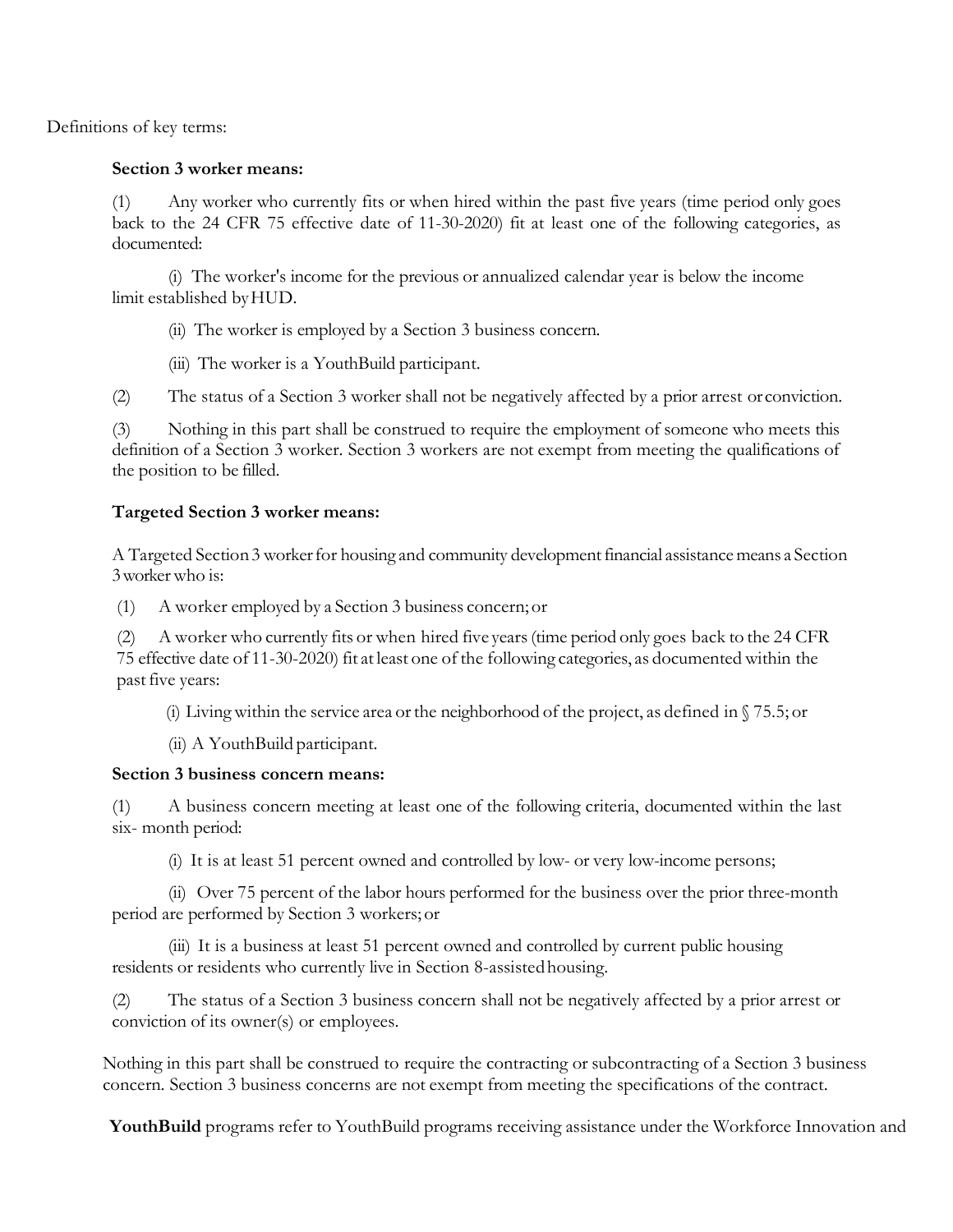Opportunity Act (29 U.S.C. 3226). YouthBuild is a community-based pre-apprenticeship program that provides job training and educational opportunities for at-risk youth ages 16-24 who have previously dropped out of high school. The Division of Youth Services within the Employment and Training Administration's Office of Workforce Investment at the U.S. Department of Labor administers the YouthBuild program. Each year, more than 6,000 youth participate in approximately 210 YouthBuild programs in more than 40 states. More information can be found here: https://www.dol.gov/agencies/eta/youth/youthbuild.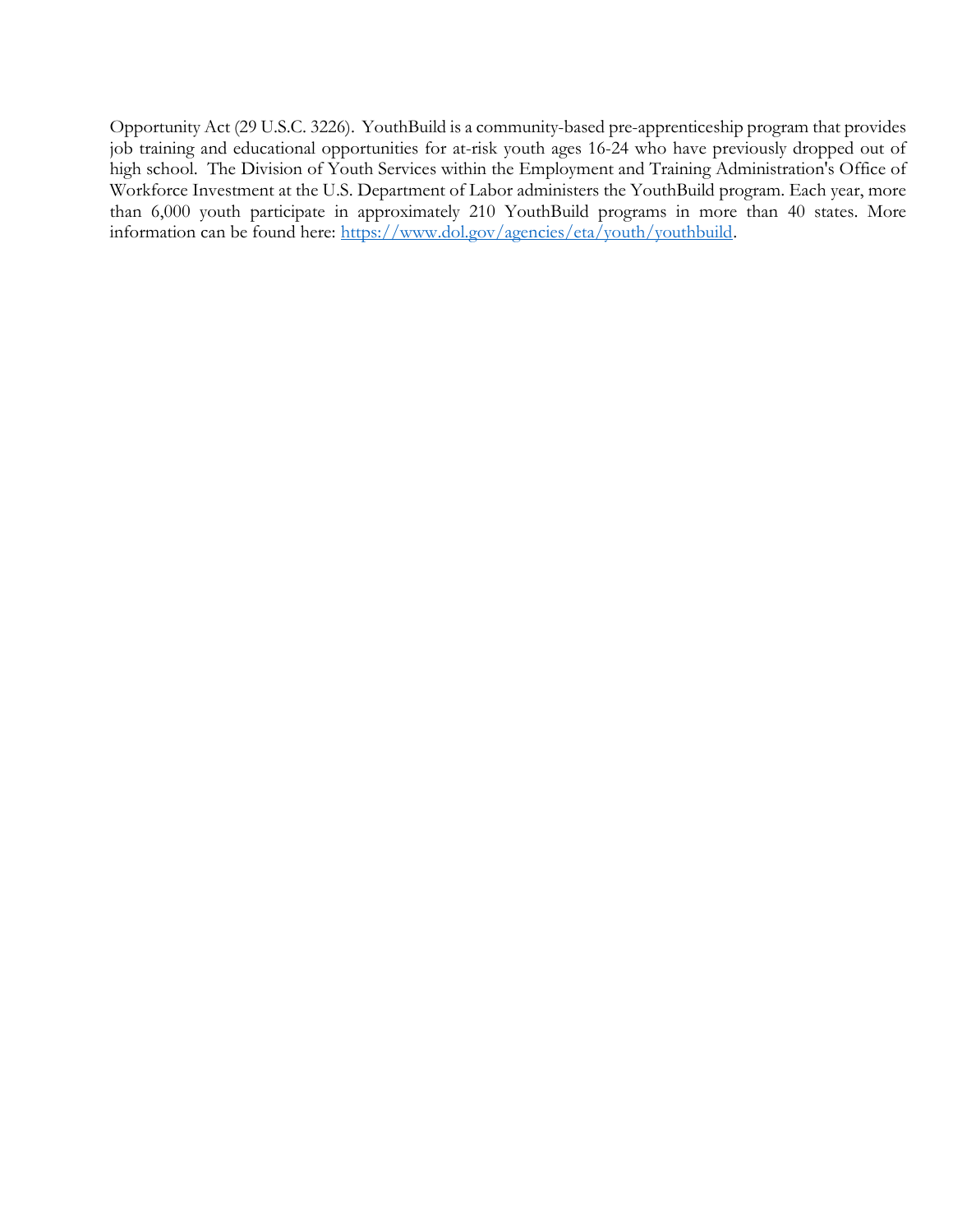## FORMS

Form 1 - Section 3 workers and Targeted Section 3 workers who are seeking preference in training and employment must submit the Section 3 Worker and Targeted Section 3 Worker Certification Form that is attached as Form 1. The worker must complete the self-certification, with attached income schedule for the relevant service area or project neighborhood and submit it to MaineHousing and to the relevant contractor, subcontractor or other subrecipient.

Form 2 - Businesses may demonstrate eligibility as Section 3 Business Concerns by submitting the Section 3 Business Concern self-certification that is attached as Form 2.

Form 3 - A certification of Section 3 compliance by contractors and other subrecipients, with attached required Section 3 contract clause.

Form  $4$  - Form  $4 - A$  list of the parties involved in a project, to be completed by the contractor or other subrecipient and submitted to MaineHousing.

#### Form  $5-$

A, For Section 3 covered contracts, contractors must submit to MaineHousing's Section 3 Coordinator on a monthly basis Section A of the summary attached as Form 5 of Section 3 worker and Targeted Section 3 worker hours per pay period. If, at the completion of the Section 3 project, the Section 3 Benchmarks are not reached by the contractors, each must complete the "Additional Reporting" attached to Form 5.

B. At project completion, contractors must submit to MaineHousing's Section 3 Coordinator Section B of the summary attached as Form 5 of Section 3 worker and Targeted Section 3 worker cumulative hours per project/program year, and attached additional reporting if Section 3 Benchmarks are not reached.

In most instances, it is MaineHousing's expectation that reporting for all subcontractors will be provided in consolidated form by the contractor. Where the project owner is contracting directly with construction professionals who would otherwise be subcontractors, MaineHousing anticipates that reporting will be provided by the owner unless MaineHousing approves an alternative arrangement.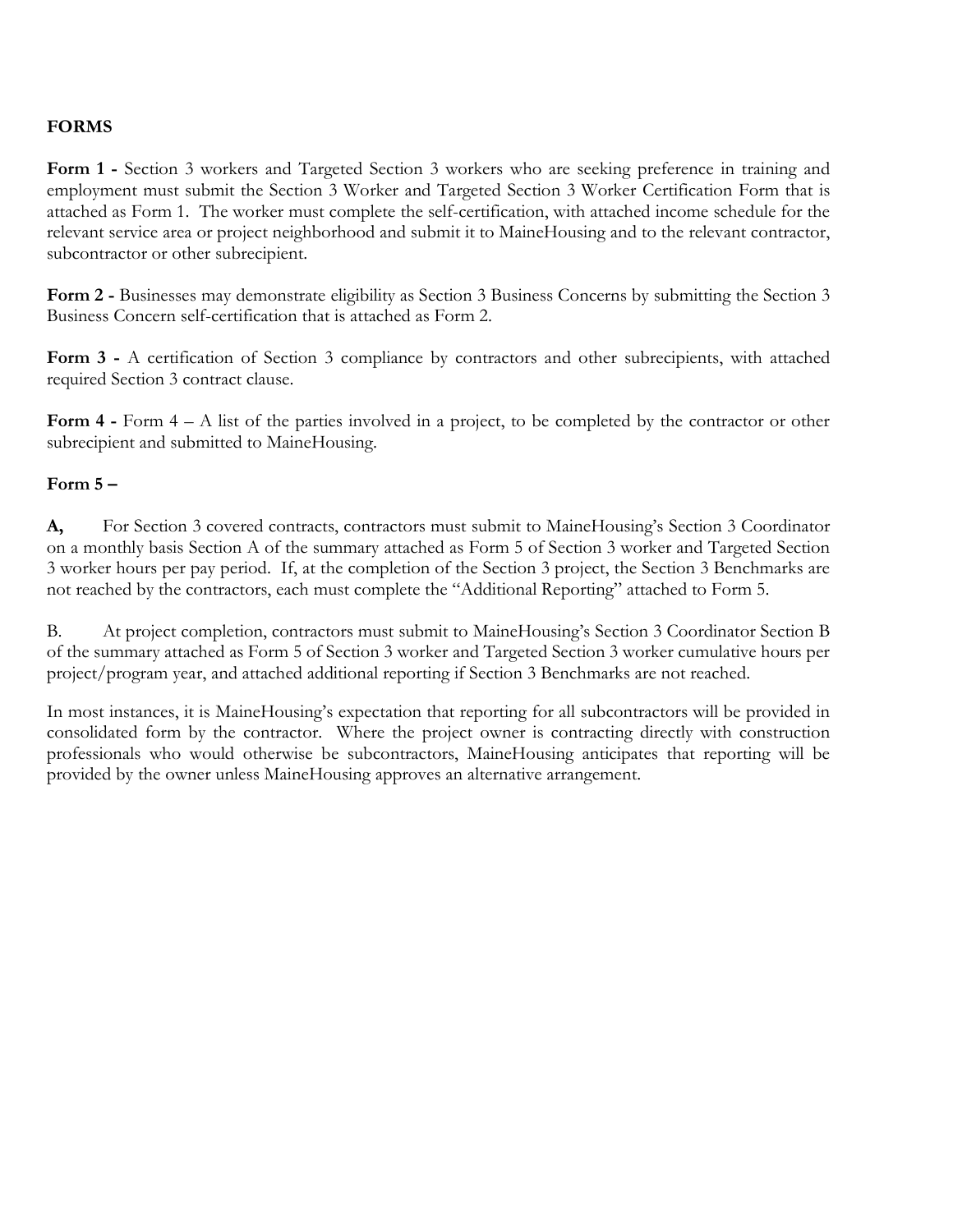## Form 1 Page 1 of 2

#### Section 3 Worker Certification

| <b>Employee Name</b>      |      | Project Name |                |
|---------------------------|------|--------------|----------------|
| <b>Employee's Address</b> | City | State        | $\mathsf{Zip}$ |

#### Section 3 worker means (24 CFR 75.5):

(1) Any worker who currently fits or when hired within the past five years (time period only goes back to the 24 CFR 75 effective date of 11-30-2020) fit at least one of the following categories, as documented:

- (i) The worker's income for the previous or annualized calendar year is below the income limit established by HUD and shown on the attached grid by area of Maine.
- (ii) The worker is employed by a Section 3 business concern.
- (iii) The worker is a YouthBuild participant.
- (iv) The worker participates in a means-tested program such as public housing or Section 8-assisted housing.

(2) The status of a Section 3 worker shall not be negatively affected by a prior arrest or conviction.

(3) Nothing in this part shall be construed to require the employment of someone who meets this definition of a Section 3 worker. Section 3 workers are not exempt from meeting the qualifications of the position to be filled.

By signing this document, I certify that I am a Section 3 worker because I fit into one or more category listed above.

Signature Date Date Date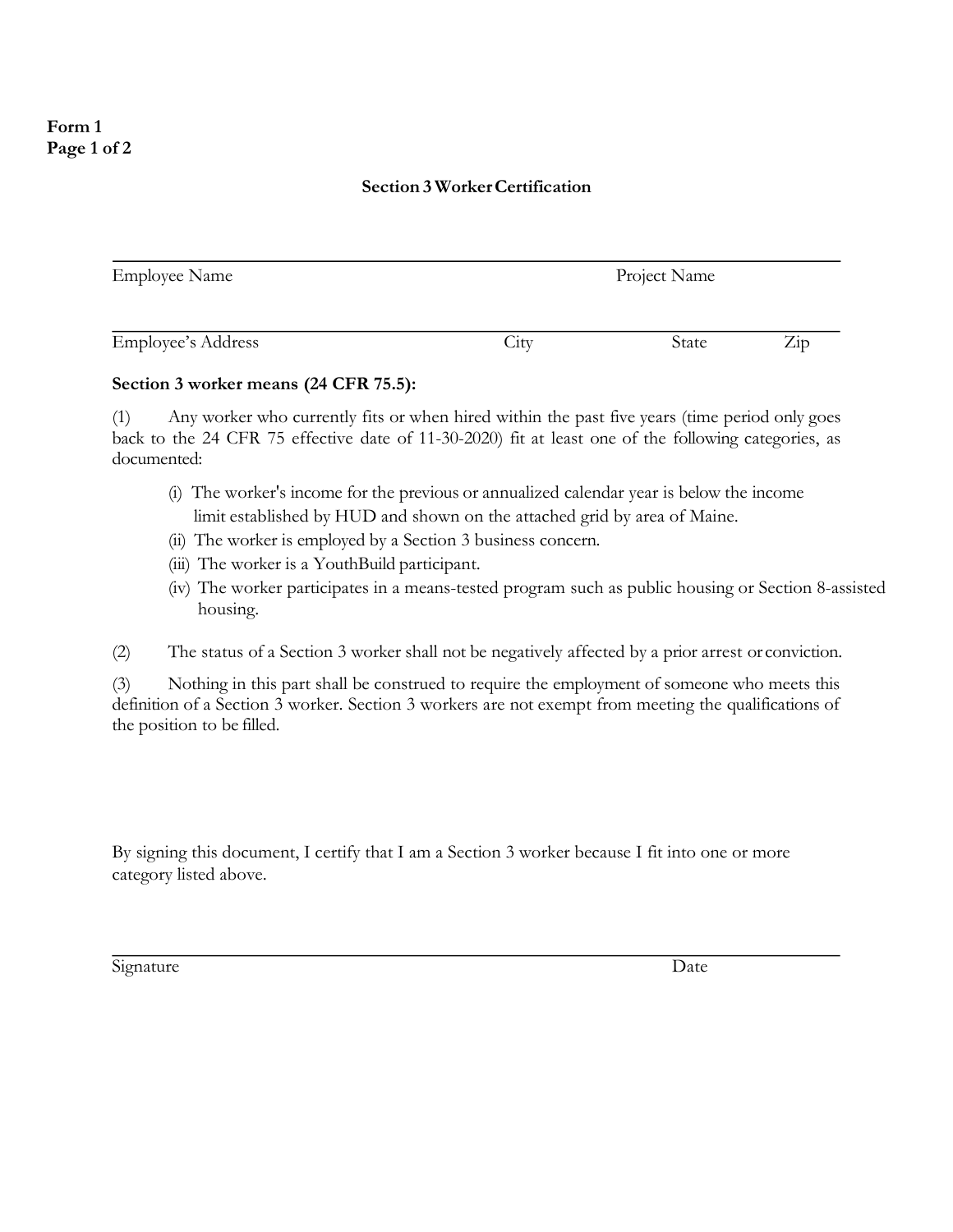## Form 1 Page 2 of 2

## 2022 Maine Income Limits

| <b>County (Area)</b>          | Eligible Income Level Set by HUD for<br>1 Person (80% of area median income) |
|-------------------------------|------------------------------------------------------------------------------|
| Lewiston-Auburn MSA           | \$44,600                                                                     |
| <b>Aroostook County</b>       | \$40,100                                                                     |
| <b>Cumberland HMFA</b>        | \$49,200                                                                     |
| <b>Portland HMFA</b>          | \$62,550                                                                     |
| <b>Franklin County</b>        | \$40,100                                                                     |
| <b>Hancock County</b>         | \$45,000                                                                     |
| <b>Kennebec County</b>        | \$44,950                                                                     |
| <b>Knox County</b>            | \$44,100                                                                     |
| <b>Lincoln County</b>         | \$45,100                                                                     |
| <b>Oxford County</b>          | \$40,100                                                                     |
| <b>Penobscot County</b>       | \$40,100                                                                     |
| <b>Bangor HMFA</b>            | \$45,550                                                                     |
| <b>Piscataquis County</b>     | \$40,100                                                                     |
| Sagadahoc HMFA                | \$48,950                                                                     |
| <b>Somerset County</b>        | \$40,100                                                                     |
| <b>Waldo County</b>           | \$40,400                                                                     |
| <b>Washington County</b>      | \$40,100                                                                     |
| York HMFA                     | \$51,350                                                                     |
| York-Kittery-So. Berwick HMFA | \$62,600                                                                     |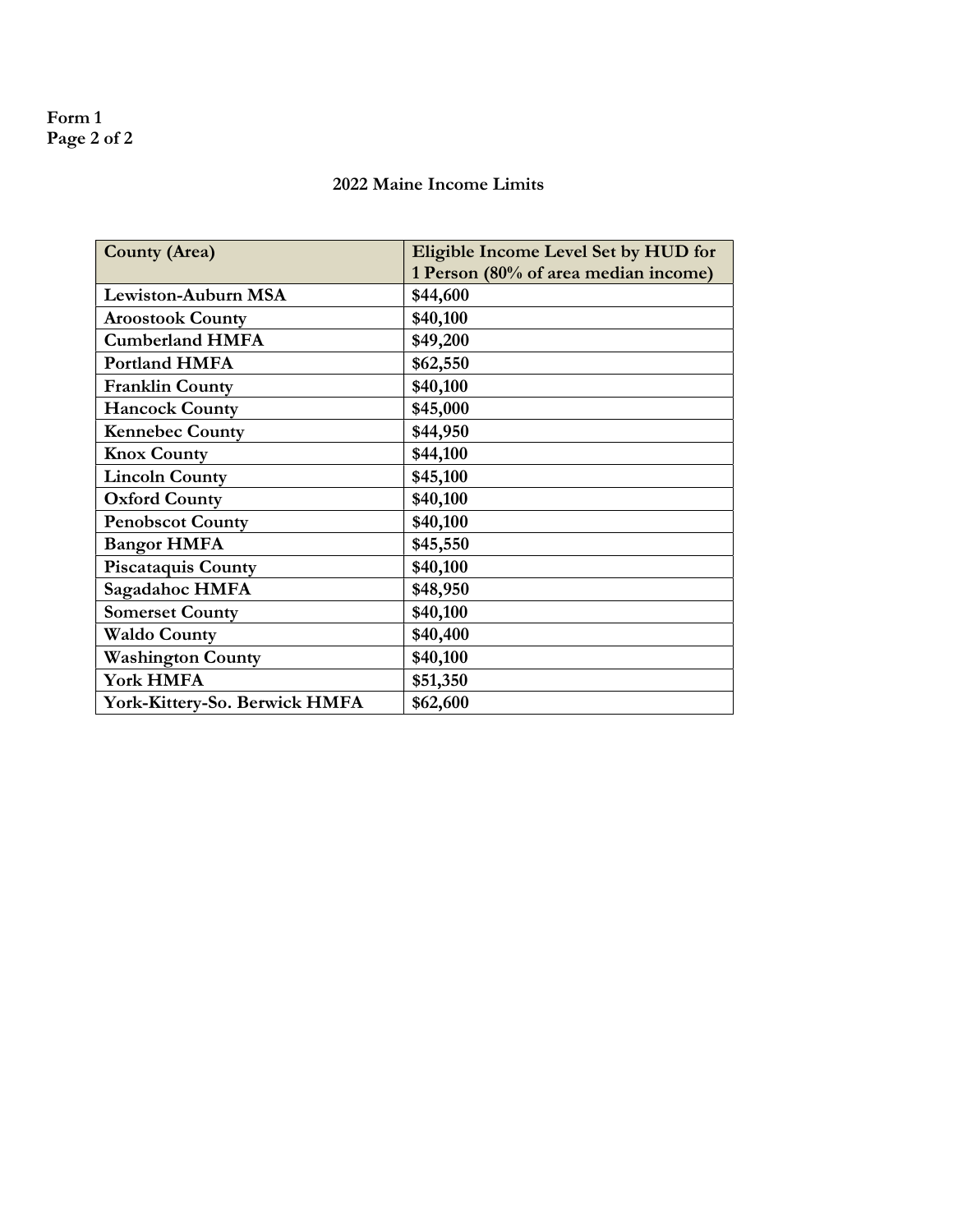#### Section 3 Business Certification

If your business meets at least one of the categories listed below, please complete this form.

| <b>Business Name</b>    |       |       |                  |
|-------------------------|-------|-------|------------------|
| <b>Business Address</b> | City  | State | $\overline{Zip}$ |
| Contact Name            | Email |       | Phone            |

#### Section 3 business concern means:

(1) A business concern meeting at least one of the following criteria, documented within the last six- month period:

(i) It is at least 51 percent owned and controlled by low- or very low-income persons;

(ii) Over 75 percent of the labor hours performed for the business over the prior three-month period are performed by Section 3 workers; or

(iii) It is a business at least 51 percent owned and controlled by current public housing residents or residents who currently live in Section 8-assisted housing.

(2) The status of a Section 3 business concern shall not be negatively affected by a prior arrest or conviction of its owner(s) or employees.

(3) Nothing in this part shall be construed to require the contracting or subcontracting of a Section 3 business concern. Section 3 business concerns are not exempt from meeting the specifications of the contract. 24 CFR 75.5.

By signing this document, I certify is a Section 3 business concern because it fits into one or more category listed above.

Signature Date Date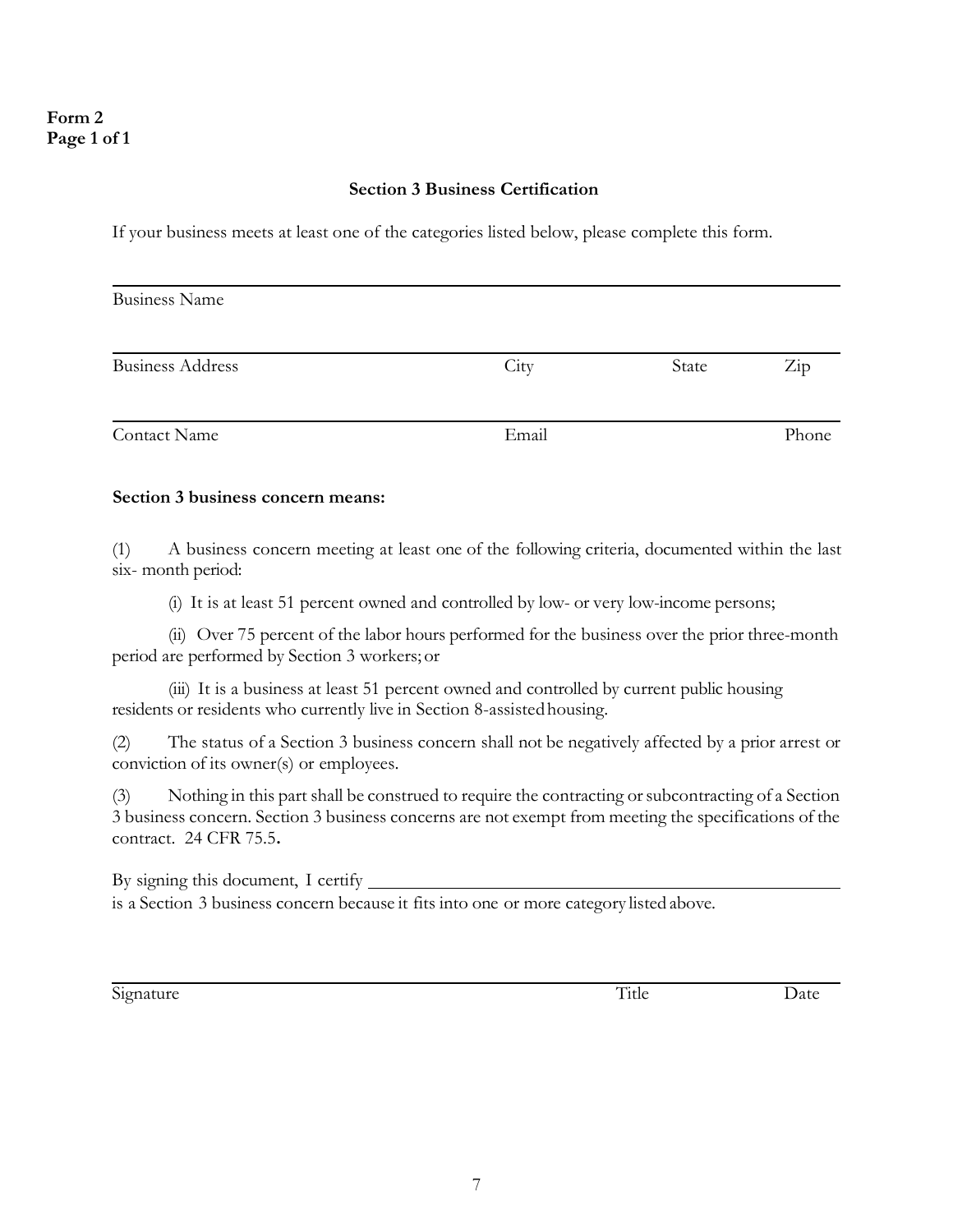Form 3 Page 1 of 2

#### Maine State Housing Authority

#### SECTION 3 CERTIFICATION

#### PURPOSE, AUTHORITY AND RESPONSIBILITY

Section 3 is a provision of the Housing and Urban Development (HUD) Act of 1968 that promotes local economic development and individual self-sufficiency.

Section 3 requires that, to the greatest extent possible, economic opportunities that are generated by the use of Federal funds be made available to low- and very low-income persons, particularly those who receive Federal financial assistance for housing and those residing in communities where the financial assistance is expended. Section 3 established benchmark goals for (a) 25% of total labor hours worked by Section 3 workers; and (b) 5% of total labor hours worked by Targeted Section 3 workers.

|                                                                                                                                                                                          | <i>(hereinafter)</i>                        | called | the |
|------------------------------------------------------------------------------------------------------------------------------------------------------------------------------------------|---------------------------------------------|--------|-----|
| Subrecipient/Contractor) hereby <b>CERTIFIES</b> that upon being awarded a contract to participate in<br>the following HUD-funded project:                                               |                                             |        |     |
|                                                                                                                                                                                          | (the "Project") located in _____            |        |     |
| (city or town) in                                                                                                                                                                        | (county), that the Subrecipient/Contractor: |        |     |
| (a) is under no contractual or other impediment that would prevent it from complying with<br>requirements of Section 3 as set forth in 24 CFR part 75; and                               |                                             |        |     |
| (b) will comply with HUD's regulations in 24 CFR Part 75; and                                                                                                                            |                                             |        |     |
| will submit to Maine State Housing Authority (MaineHousing) appropriate Section 3<br>(C)<br>documentation of total labor hours performed per contractor/subcontractor, certifications of |                                             |        |     |

- documentation of total labor hours performed per contractor/subcontractor, certifications of Section 3 workers, and confirmation of Section 3 business concerns and YouthBuild participants; and
- (d) will include the Section 3 Clause and this Section 3 Certification of Compliance in every subcontract, and further agrees to take the appropriate action pursuant to those regulations in the event the contractor/subcontractor is found to be in violation of 24 CFR Part 75; and
- (e) will not contract/subcontract with any contractor/subcontractor where the Subrecipient/Contractor has notice or knowledge that the contractor/subcontractor has been found in violation of any provision of 24 CFR Part 75.

By:

Authorized Representative's Signature

Name and Title:

Date: \_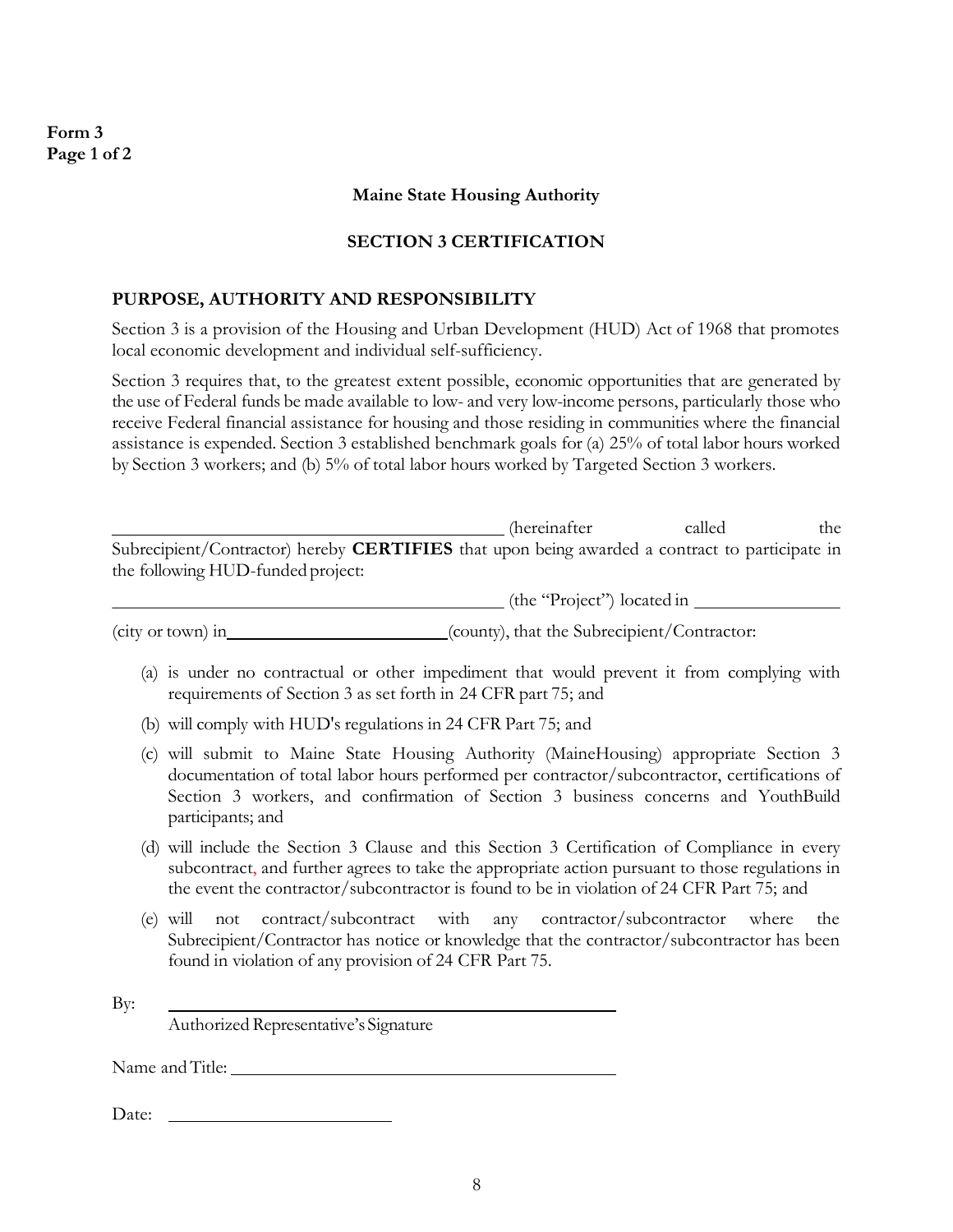## Form 3 Page 2 of 2

#### Section 3 Clause (Must be included in contracts with all contractors, subcontractors & lower-tier subcontractors).

- A. The work to be performed under this contract is subject to the requirements of Section 3 of the Housing and Urban Development Act of 1968, as amended, 12 U.S.C § 1701u (section 3), contributes to the establishment of stronger, more sustainable communities by ensuring that employment and other economic opportunities generated by Federal financial assistance for housing and community development programs are, to the greatest extent feasible, directed toward low- and very low-income persons, particularly those who receive Federal financial assistance for housing and those residing in communities where the financial assistance is expended.
- B. The parties to this contract agree to comply with HUD's regulations in 24 CFR part 75, which implement section 3. As evidenced by their execution of this contract, the parties to this contract certify that they are under no contractual or other impediment that would prevent them from complying with the part 75 regulations.
- C. The contractor agrees to include this section 3 clause in every subcontract subject to compliance with regulations in 24 CFR part 75, and agrees to take appropriate action, as provided in an applicable provision of the subcontract or in this section 3 clause, upon a finding that the subcontractor is in violation of the regulations in 24 CFR part 75. The contractor will not subcontract with any subcontractor where the contractor has notice or knowledge that the subcontractor has been found in violation of the regulations in 24 CFR part 75.

Noncompliance with HUD's regulations in 24 CFR part 75 may result in sanctions, termination of this contract for default, and debarment or suspension from future HUD assisted contracts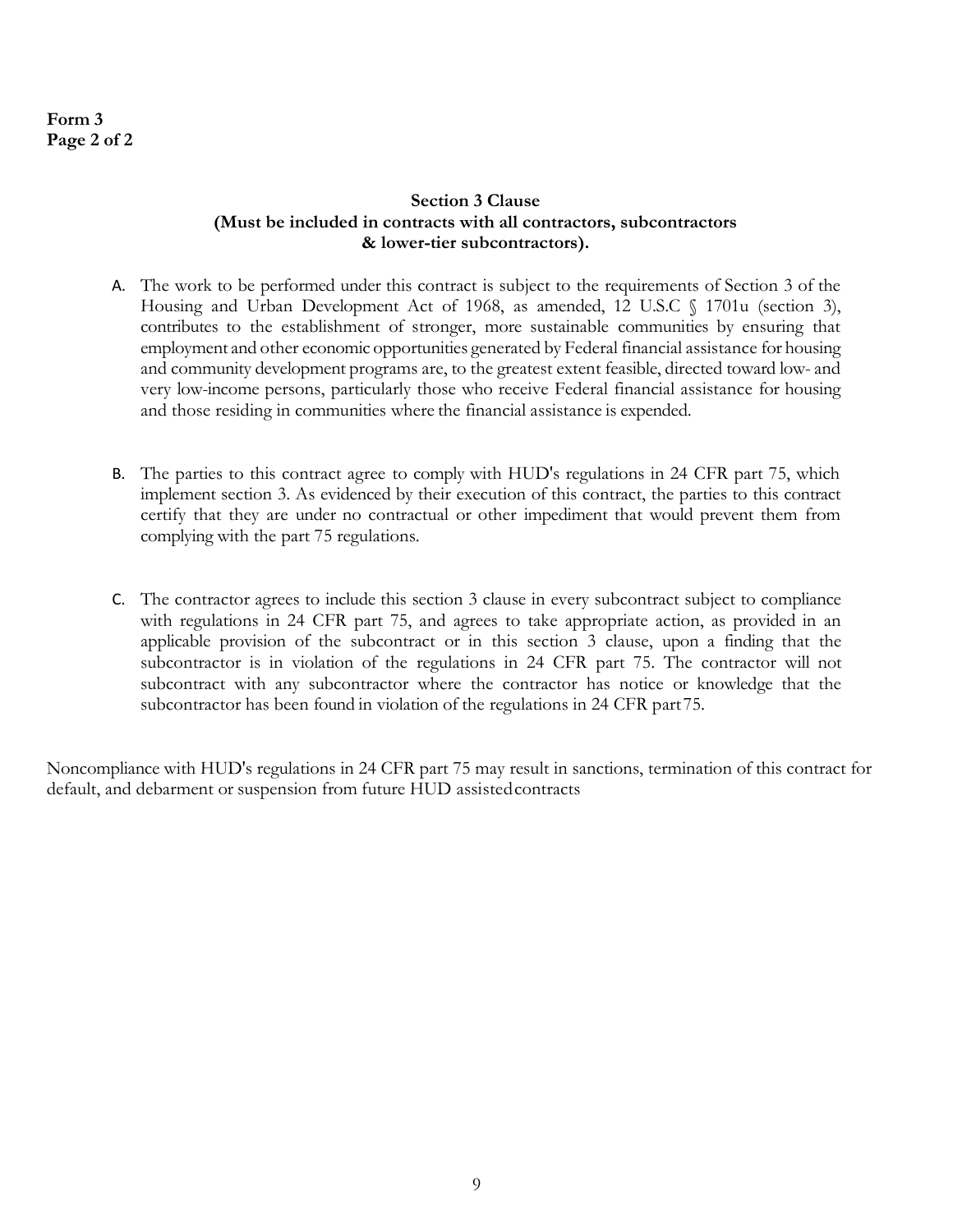## Form 4 Page 1 of 1

## Parties Involved Form

Project Name:\_\_\_\_\_\_\_\_\_\_\_\_\_\_\_\_\_\_\_\_\_\_\_\_\_\_\_\_\_\_\_\_\_\_\_\_\_\_\_ Project Address:\_\_\_\_\_\_\_\_\_\_\_\_\_\_\_\_\_\_\_\_\_\_\_\_\_\_\_\_\_\_\_\_\_\_\_\_\_\_

| <b>Owner Name</b>    |  |
|----------------------|--|
| <b>Contact Name</b>  |  |
| <b>Email Address</b> |  |
| Address              |  |
| City, State, Zip     |  |
| Phone                |  |

| <b>Developer</b>     |  |
|----------------------|--|
| <b>Contact Name</b>  |  |
| <b>Email Address</b> |  |
| Address              |  |
| City, State, Zip     |  |
| Phone                |  |

| GC                   |  |
|----------------------|--|
| l Contact Name       |  |
| <b>Email Address</b> |  |
| Address              |  |
| City, State, Zip     |  |
| Phone                |  |

| Subcontractor        |  |
|----------------------|--|
| <b>Contact Name</b>  |  |
| <b>Email Address</b> |  |
| Address              |  |
| City, State, Zip     |  |
| Phone                |  |

| Subcontractor        |  |
|----------------------|--|
| <b>Contact Name</b>  |  |
| <b>Email Address</b> |  |
| <b>Address</b>       |  |
| City, State, Zip     |  |
| Phone                |  |

| Subcontractor        |  |
|----------------------|--|
| <b>Contact Name</b>  |  |
| <b>Email Address</b> |  |
| Address              |  |
| City, State, Zip     |  |
| Phone                |  |

| Subcontractor        |  |
|----------------------|--|
| <b>Contact Name</b>  |  |
| <b>Email Address</b> |  |
| Address              |  |
| City, State, Zip     |  |
| Phone                |  |

| Subcontractor        |  |
|----------------------|--|
| <b>Contact Name</b>  |  |
| <b>Email Address</b> |  |
| Address              |  |
| City, State, Zip     |  |
| Phone                |  |

| Subcontractor        |  |
|----------------------|--|
| <b>Contact Name</b>  |  |
| <b>Email Address</b> |  |
| <b>Address</b>       |  |
| City, State, Zip     |  |
| Phone                |  |
| 'hone                |  |

| Subcontractor        |  |
|----------------------|--|
| <b>Contact Name</b>  |  |
| <b>Email Address</b> |  |
| Address              |  |
| City, State, Zip     |  |
| Phone                |  |
| Phone                |  |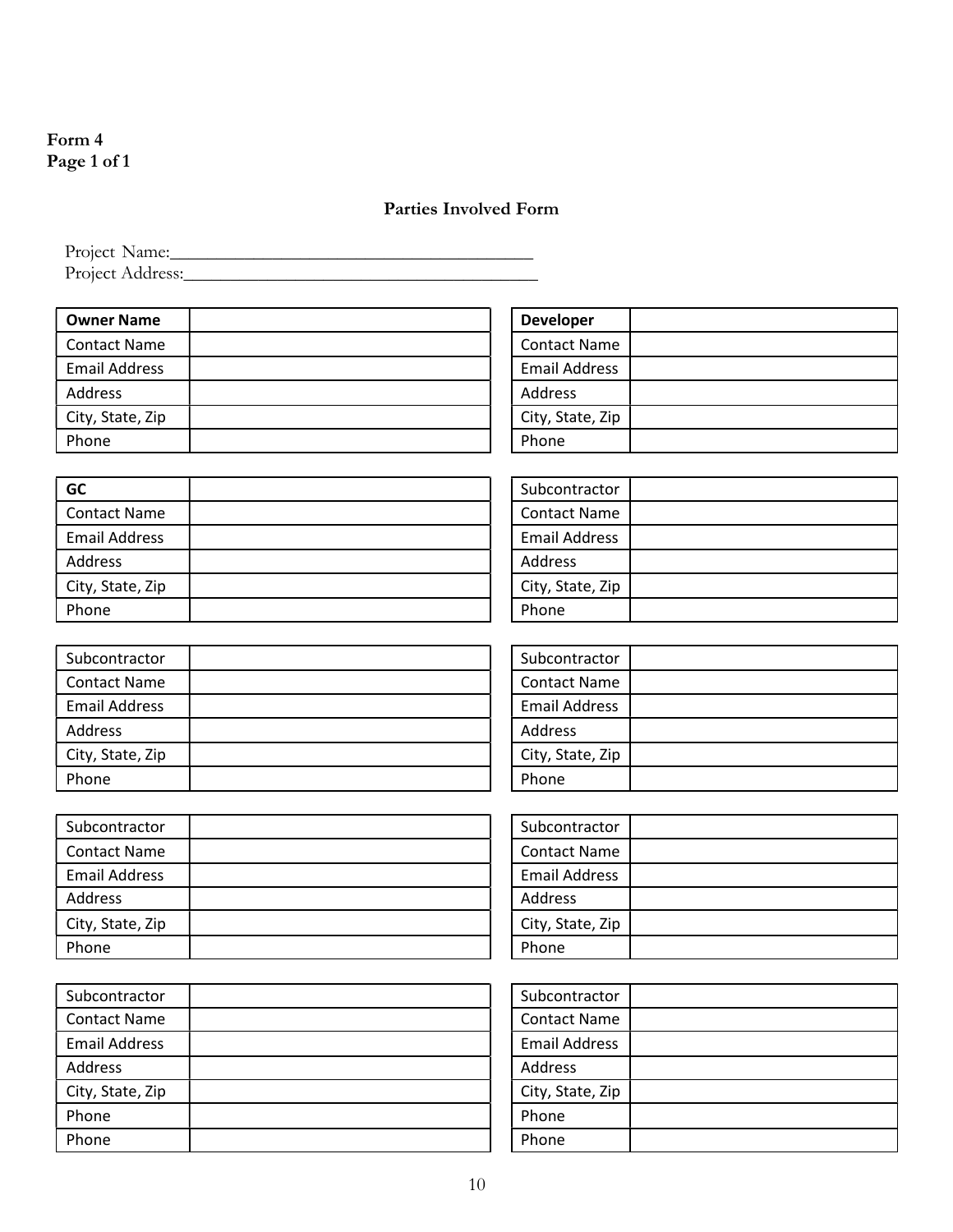#### Section 3 Hours Worked

| Company Name               |       | Project Name  |                  |  |
|----------------------------|-------|---------------|------------------|--|
| Company Address            | City  | State         | $\overline{Zip}$ |  |
| Contact Name for Section 3 | Phone | Email Address |                  |  |
| Pay Period<br>to           |       |               |                  |  |

Section 3 established benchmark goals for (a) 25% of total labor hours worked by Section 3 workers, and (b) 5% of total labor hours worked by Targeted Section 3 workers.

## A. Section 3 Hours Worked Per Pay Period

| <b>Employee Name</b>    | Total labor hours<br>Employee worked<br>at Project during<br>Pay Period | Employee is a<br>Section 3<br>worker<br>(Yes/No) | Employee is $\overline{a}$<br>Targeted Section 3<br>worker<br>(Yes/No) |
|-------------------------|-------------------------------------------------------------------------|--------------------------------------------------|------------------------------------------------------------------------|
|                         |                                                                         |                                                  |                                                                        |
|                         |                                                                         |                                                  |                                                                        |
|                         |                                                                         |                                                  |                                                                        |
|                         |                                                                         |                                                  |                                                                        |
|                         |                                                                         |                                                  |                                                                        |
|                         |                                                                         |                                                  |                                                                        |
|                         |                                                                         |                                                  |                                                                        |
|                         |                                                                         |                                                  |                                                                        |
|                         |                                                                         |                                                  |                                                                        |
|                         |                                                                         |                                                  |                                                                        |
|                         |                                                                         |                                                  |                                                                        |
|                         |                                                                         |                                                  |                                                                        |
| Total for Pay<br>Period | 0.00                                                                    |                                                  |                                                                        |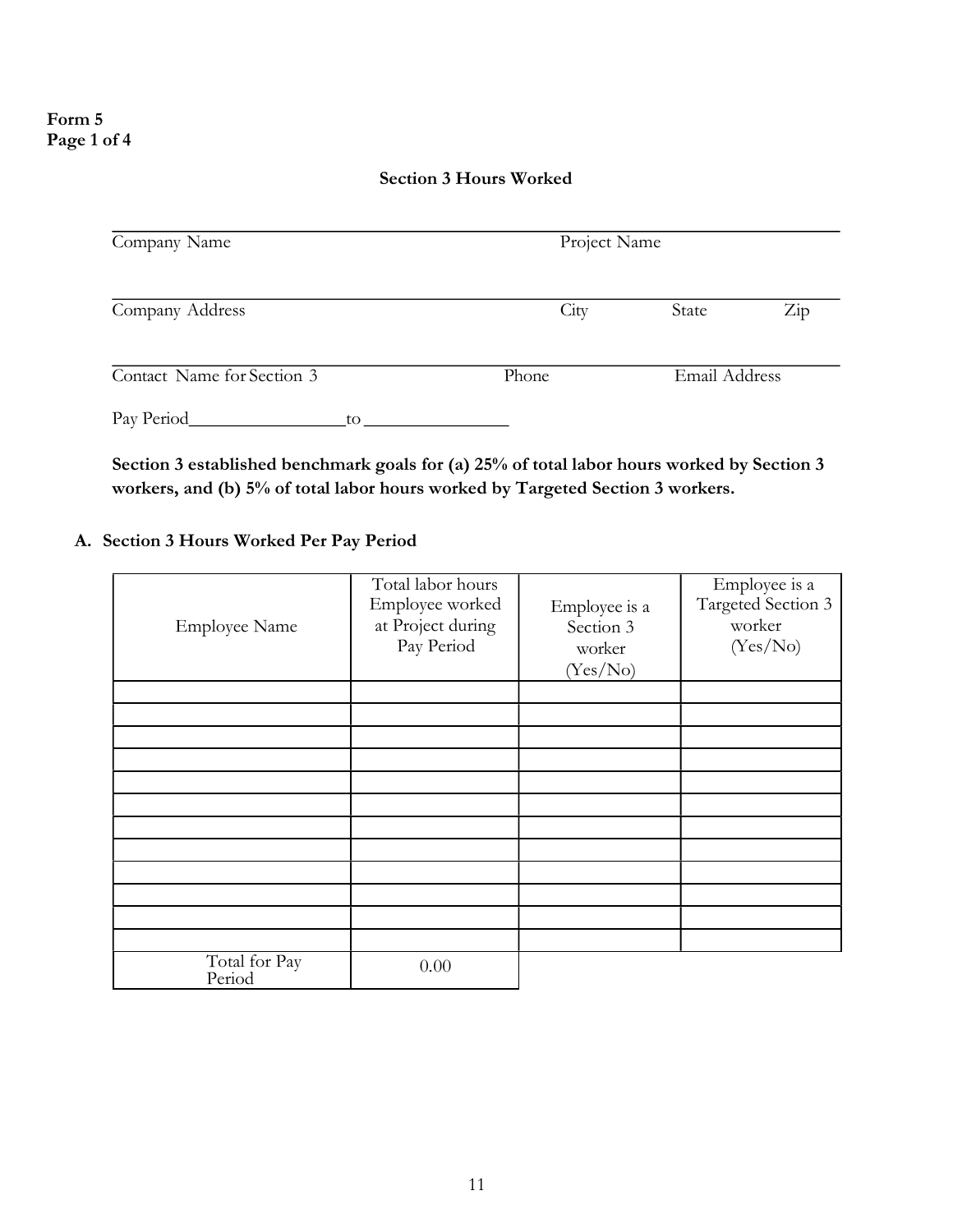## Form 5 Page 2 of 4

| <b>Employee Name</b> | Total labor hours<br>Employee worked<br>at Project during<br>Project Completion | Employee is a<br>Section 3<br>worker<br>(Yes/No) | Employee is a<br>Targeted Section 3<br>worker<br>(Yes/No) |
|----------------------|---------------------------------------------------------------------------------|--------------------------------------------------|-----------------------------------------------------------|
|                      |                                                                                 |                                                  |                                                           |
|                      |                                                                                 |                                                  |                                                           |
|                      |                                                                                 |                                                  |                                                           |
|                      |                                                                                 |                                                  |                                                           |
|                      |                                                                                 |                                                  |                                                           |
|                      |                                                                                 |                                                  |                                                           |
|                      |                                                                                 |                                                  |                                                           |
|                      |                                                                                 |                                                  |                                                           |
|                      |                                                                                 |                                                  |                                                           |
|                      |                                                                                 |                                                  |                                                           |
|                      |                                                                                 |                                                  |                                                           |
|                      |                                                                                 |                                                  |                                                           |
| Total for Project    | 0.00                                                                            |                                                  |                                                           |

## B. Section 3 Cumulative Report For Project/Program Year

Signature Date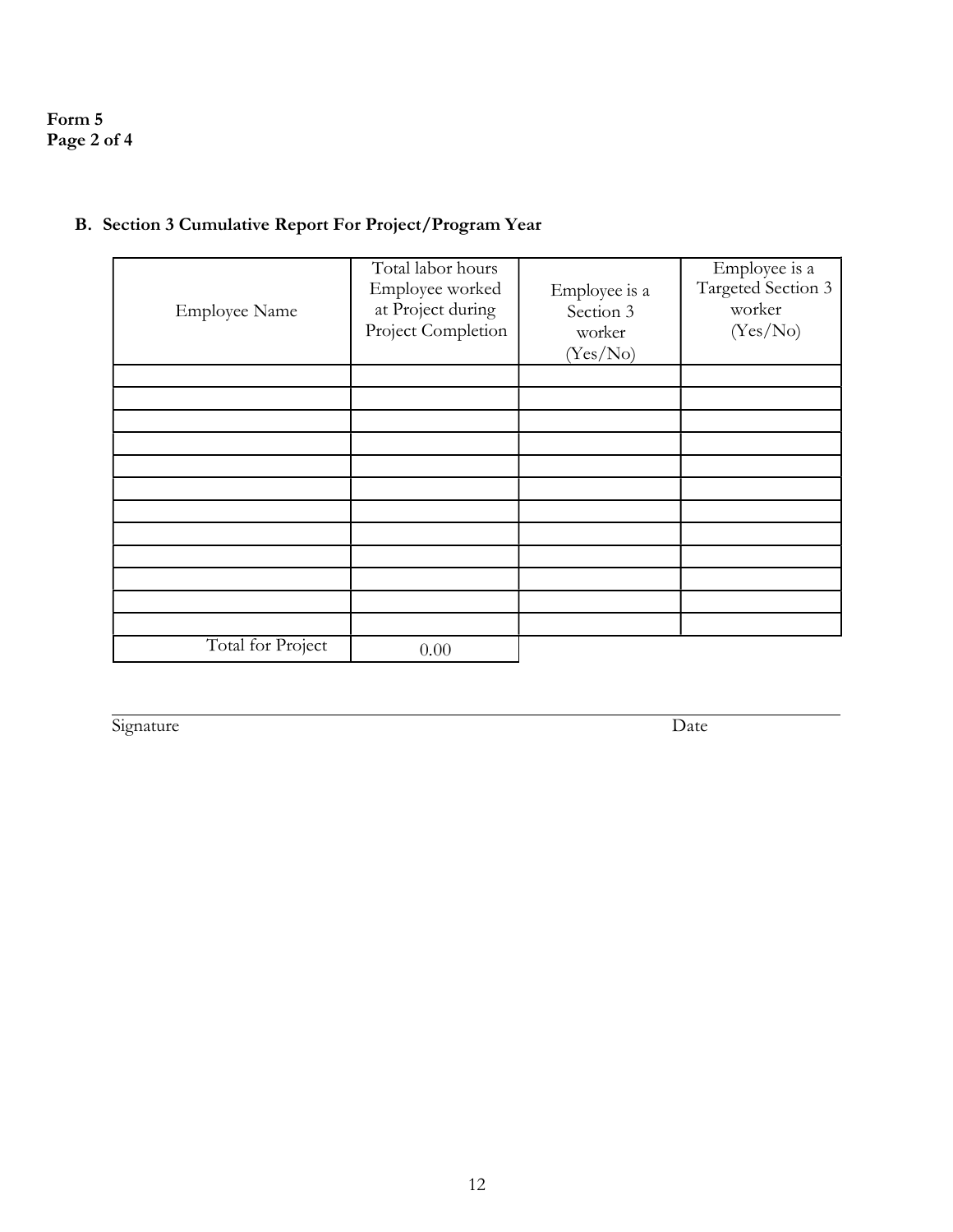Form 5 Page 3 of 4

## Additional Reporting if Section 3 Benchmarks are not met upon project completion (24 CFR 75.25(b))

If the Subrecipient/Contractor's reporting indicates the Section 3 benchmarks have not been met, the Subrecipient/Contractor must report on the nature of activities pursued in the absence of not meeting Section 3 benchmarks. In the absence of not meeting Section 3 benchmarks, the Subrecipient/Contractor made efforts including (check all that apply and provide documentation of effort(s)):

\_\_\_\_ Engaged in outreach efforts to generate job applicants who are Targeted Section 3 workers.

\_\_\_\_ Provided training or apprenticeship opportunities.

\_\_\_\_ Provided technical assistance to help Section 3 workers compete for jobs (e.g., resume assistance, coaching).

\_\_\_\_ Provided or connected Section 3 workers with assistance in seeking employment including: drafting resumes, preparing for interviews, and finding job opportunities connecting residents to job placement services.

\_\_\_\_ Held one or more job fairs.

\_\_\_\_ Provided or referred Section 3 workers to services supporting work readiness and retention (e.g., work readiness activities, interview clothing, test fees, transportation, child care).

\_\_\_\_ Provided assistance to apply for/or attend community college, a four-year educational institution, or vocational/technical training.

\_\_\_\_ Engaged in outreach efforts to identify and secure bids from Section 3 business concerns.

\_\_\_\_ Provided technical assistance to help Section 3 business concerns understand and bid on contracts.

\_\_\_\_ Divided contracts into smaller jobs to facilitate participation by Section 3 business concerns.

\_\_\_\_ Provided bonding assistance, guaranties, or other efforts to support viable bids from Section 3 business concerns.

\_\_\_\_ Assisted Section 3 workers to obtain financial literacy training and/or coaching.

\_\_\_\_ Promoted use of business registries designed to create opportunities for disadvantaged and small businesses.

\_\_\_\_ Outreach, engagement, or referrals with the state one-stop system as defined in Section 121(e)(2) of the Workforce Innovation and Opportunity Act.